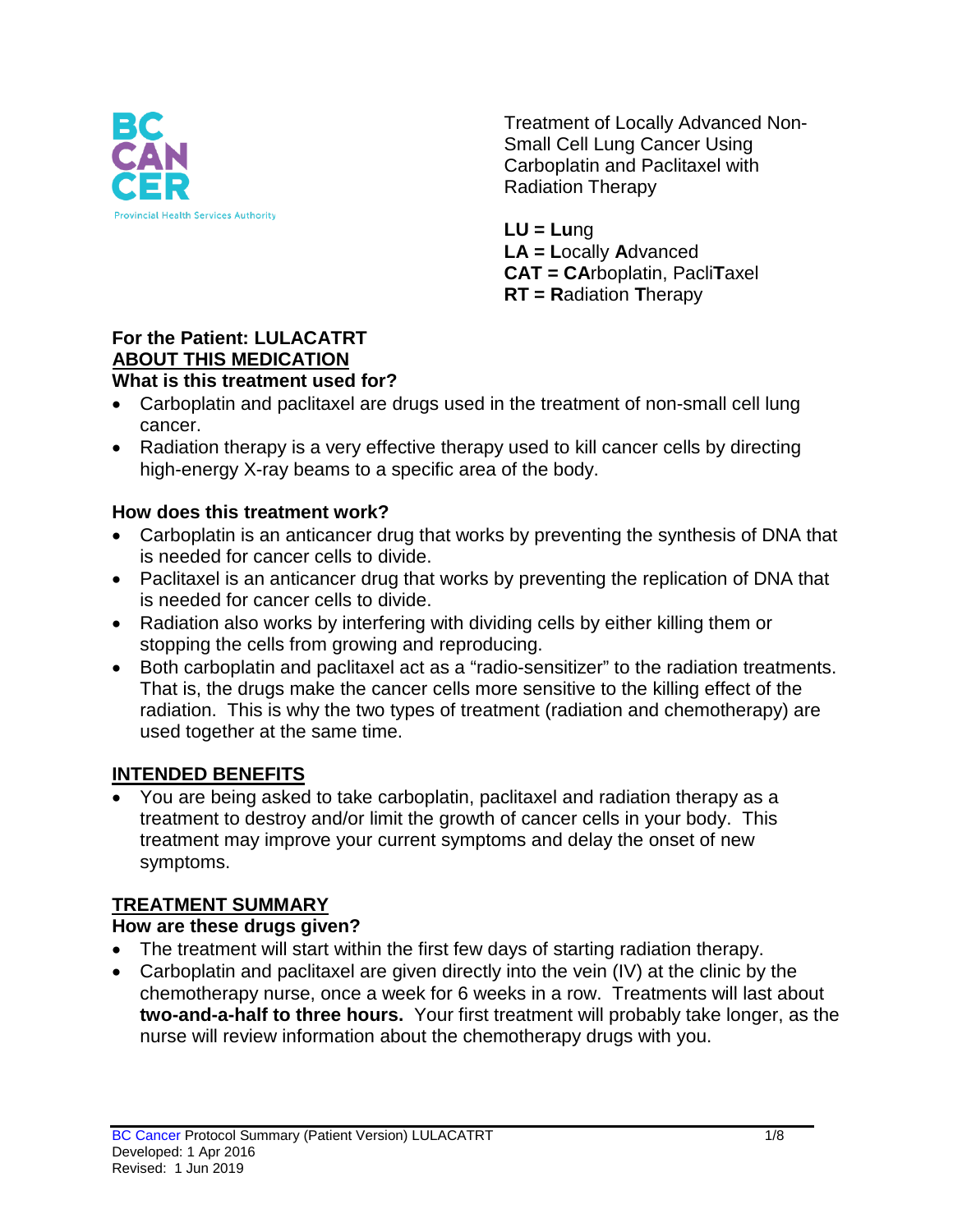• Your medical oncologist may or may not decide to give you two additional treatments after you have completed radiation therapy. The same drugs may be given once every 3 weeks.

## **How is the radiation therapy given?**

- Radiation therapy is offered at each of the six regional BC Cancer Centres.
- Prior to starting treatment, you will attend the cancer centre to have your treatment planned. A CT scanner will take images which the radiation oncologist and radiation therapist will use to custom plan your treatment.
- Your treatment will start a few days after your planning appointment.
- A machine called a linear accelerator is used to generate and give the high energy x-rays.
- Radiation treatments are given every day of the week except weekends and holidays.

| DATE       | <b>TREATMENT PLAN</b>                                                        |  |  |
|------------|------------------------------------------------------------------------------|--|--|
|            | $\triangleright$ Week 1 $\rightarrow$ paclitaxel and carboplatin IV x 1 day  |  |  |
|            | $\rightarrow$ radiation 5 days per week                                      |  |  |
|            | $\triangleright$ Week 2 $\rightarrow$ paclitaxel and carboplatin IV x 1 day  |  |  |
|            | $\rightarrow$ radiation 5 days per week                                      |  |  |
|            | $\triangleright$ Week 3 $\rightarrow$ paclitaxel and carboplatin IV x 1 day  |  |  |
|            | $\rightarrow$ radiation 5 days per week                                      |  |  |
|            | $\triangleright$ Week 4 $\rightarrow$ paclitaxel and carboplatin IV x 1 day  |  |  |
|            | $\rightarrow$ radiation 5 days per week                                      |  |  |
|            | $\triangleright$ Week 5 $\rightarrow$ paclitaxel and carboplatin IV x 1 day  |  |  |
|            | $\rightarrow$ radiation 5 days per week                                      |  |  |
|            | Week 6 $\rightarrow$ paclitaxel and carboplatin IV x 1 day<br>➤              |  |  |
|            | $\rightarrow$ radiation 5 days per week                                      |  |  |
|            | Week 10 $\rightarrow$ paclitaxel and carboplatin IV x 1 day<br>➤             |  |  |
| Optional)* |                                                                              |  |  |
|            | $\triangleright$ Week 13 $\rightarrow$ paclitaxel and carboplatin IV x 1 day |  |  |
|            |                                                                              |  |  |

### **The calendar below outlines your overall treatment plan.**

\*Your medical oncologist may choose to use or not use consolidative chemotherapy on weeks 10 and 13. This decision is made on a case-by-case basis.

### **What will happen when I get my drugs?**

- A **blood test** is done each week, on or before each day of treatment. The dose and timing of your chemotherapy may be changed based on your blood test results or other side effects.
- You will be given medications to help prevent an allergic reaction to paclitaxel with your first, and if indicated, subsequent cycles of chemotherapy. This is usually given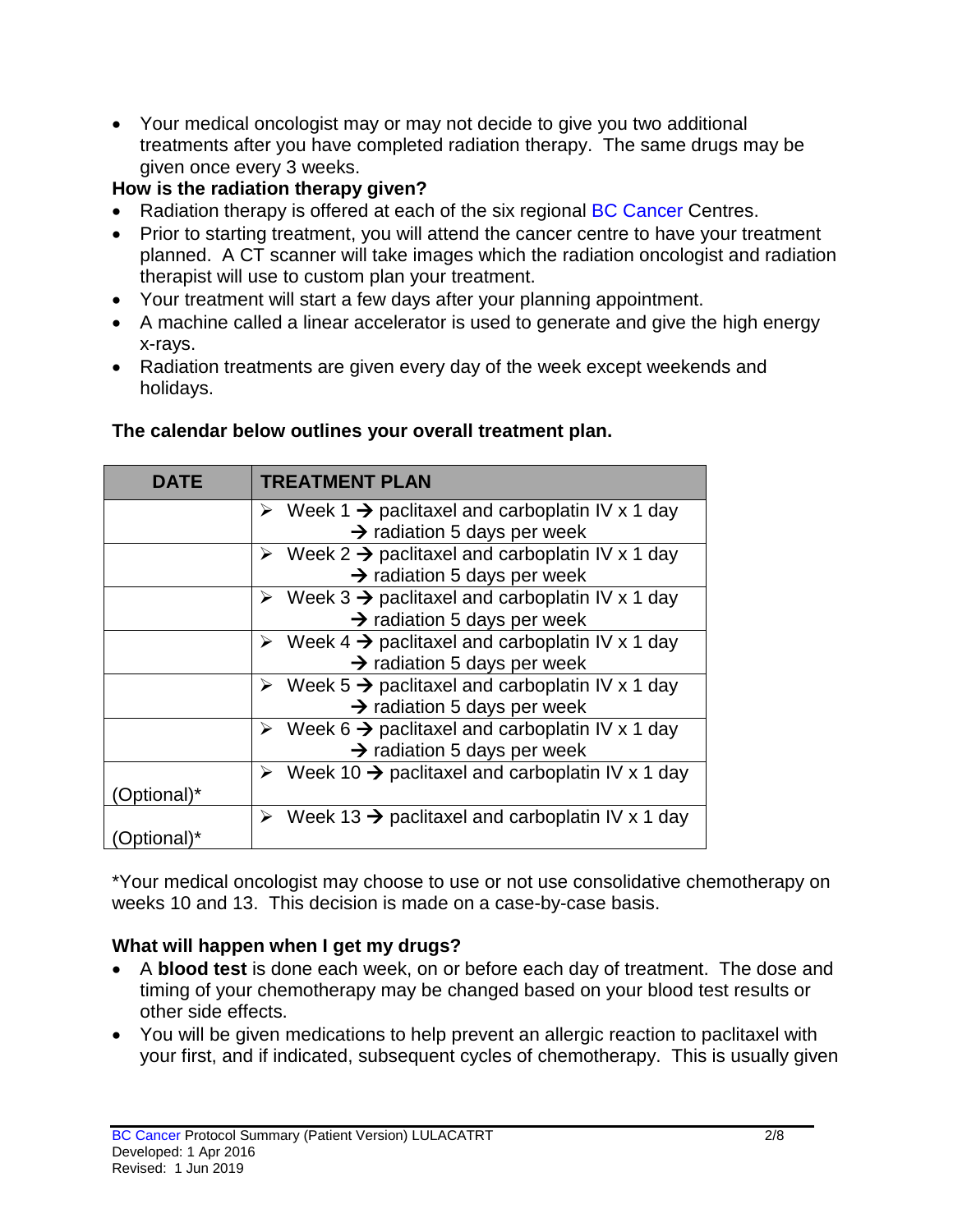by the chemotherapy nurse, just before your treatment. The medications are given directly into the vein (IV).

## **What will happen when I get radiation?**

- Radiation treatments are delivered every day of the week except weekends and holidays.
- The length of your treatment appointments will be approximately 15 minutes, but you will be receiving radiation for only a few minutes.
- While the radiation is being given, the radiation therapists will not be in the room with you. They will be watching you on a video camera and you can talk with them over the microphone.
- You will not feel anything during the radiation treatments.

# **SIDE EFFECTS AND WHAT TO DO ABOUT THEM**

### **Radiation Therapy**

- Prior to starting treatment, your radiation oncologist and radiation therapist will provide you with information on the side effects you may experience. You will also be provided with information on how to manage these side effects.
- The most common side effects are difficulty eating and swallowing, fatigue and nausea. The radiation therapists will assess you daily.
- Once a week, you will be scheduled to meet with your radiation oncologist, which will mean you will be at the cancer centre a little longer.
- Nurses, dieticians and other health care professionals are available to help support you during treatment.

# **Chemotherapy**

Unexpected and unlikely side effects can occur with any drug treatment. The ones listed below are particularly important for you to be aware of as they are directly related to the common actions of the drugs in your treatment plan.

| <b>SERIOUS SIDE EFFECTS</b><br><b>DURING TREATMENT</b>                                                                                                                                                                                                          | <b>How common</b><br>is it? | <b>MANAGEMENT</b>                                                                                                                                                                                                                                                                                   |
|-----------------------------------------------------------------------------------------------------------------------------------------------------------------------------------------------------------------------------------------------------------------|-----------------------------|-----------------------------------------------------------------------------------------------------------------------------------------------------------------------------------------------------------------------------------------------------------------------------------------------------|
| Your white blood cells<br>may decrease after your<br>treatment. They usually<br>return to normal after your<br>last treatment. White blood<br>cells protect your body by<br>fighting bacteria (germs)<br>that cause infection. When<br>they are low, you are at | Very common                 | To help prevent infection:<br>Wash your hands often and always<br>after using the bathroom.<br>Take care of your skin and mouth.<br>Avoid crowds and people who are<br>sick.<br>Call your doctor immediately at the<br>first sign of an infection such as fever<br>(over 100° F or 38° C by an oral |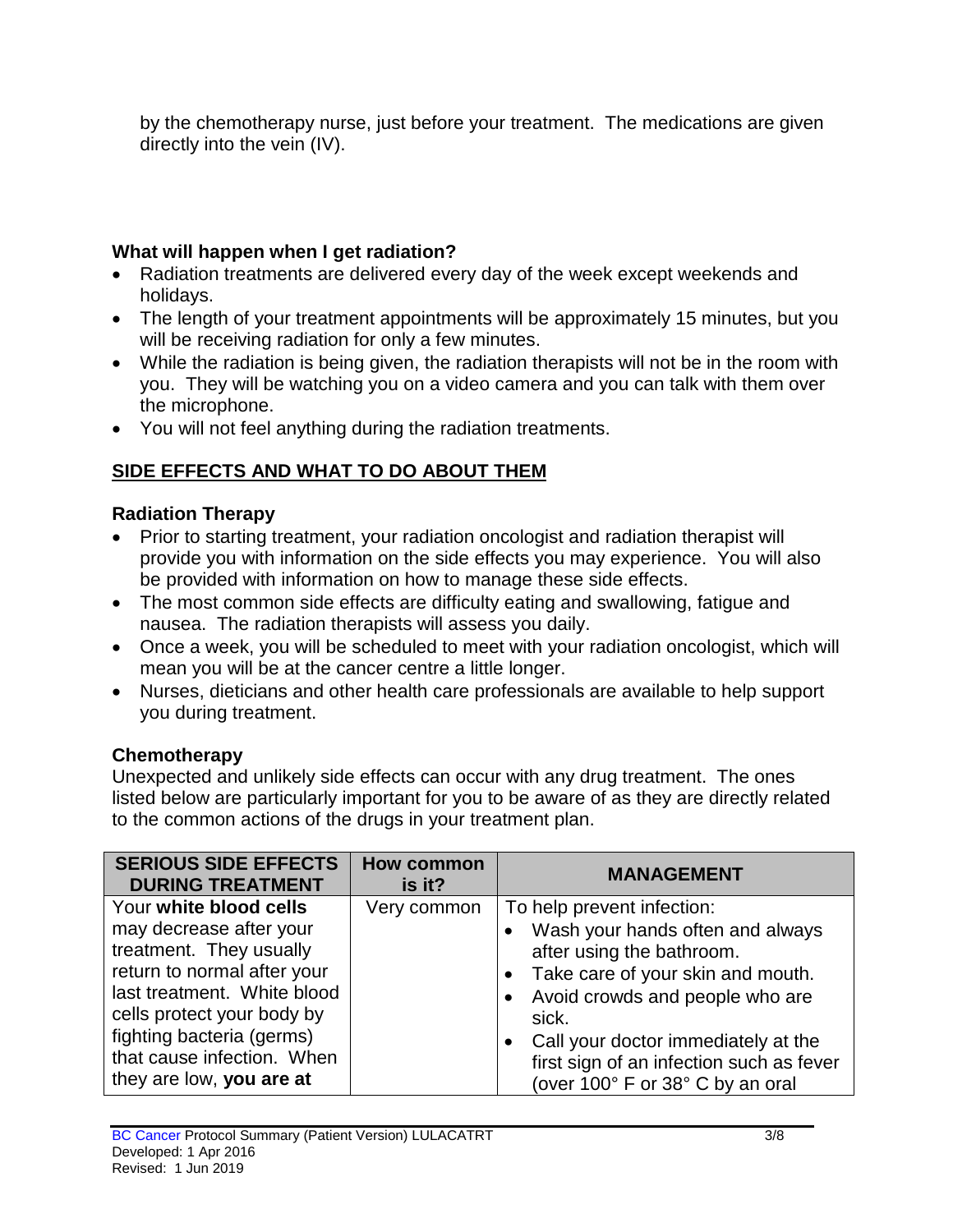| greater risk of having an | thermometer), chills, cough, or |
|---------------------------|---------------------------------|
| infection.                | burning when you pass urine.    |

| <b>SERIOUS SIDE EFFECTS</b><br><b>DURING TREATMENT</b>                                                                                                                                                                                                                                                                                | <b>How common</b><br>is it? | <b>MANAGEMENT</b>                                                                                                                                                                                                                                                                                                                                                                                                                                                                                                                                                                                                                                                                                                                                          |
|---------------------------------------------------------------------------------------------------------------------------------------------------------------------------------------------------------------------------------------------------------------------------------------------------------------------------------------|-----------------------------|------------------------------------------------------------------------------------------------------------------------------------------------------------------------------------------------------------------------------------------------------------------------------------------------------------------------------------------------------------------------------------------------------------------------------------------------------------------------------------------------------------------------------------------------------------------------------------------------------------------------------------------------------------------------------------------------------------------------------------------------------------|
| The platelets may<br>decrease after your<br>treatment. They usually<br>return to normal before<br>your next treatment.<br>Platelets help to make your<br>blood clot when you hurt<br>yourself. You may bruise<br>or bleed more easily than<br>usual.                                                                                  | Very common                 | To help prevent bleeding problems:<br>Try not to bruise, cut, or burn<br>$\bullet$<br>yourself.<br>Clean your nose by blowing gently.<br>$\bullet$<br>Do not pick your nose.<br>Avoid constipation.<br>$\bullet$<br>Brush your teeth gently with a soft<br>toothbrush as your gums may bleed<br>more easily. Maintain good oral<br>hygiene.<br>Some medications such as ASA (e.g.<br>ASPIRIN®) or ibuprofen (e.g. ADVIL®)<br>may increase your risk of bleeding.<br>Do not stop taking any medication<br>that has been prescribed by your<br>doctor (e.g. ASA for your heart).<br>For minor pain, try acetaminophen (e.g.<br>TYLENOL <sup>®</sup> ) first, to a maximum of 4 g<br>(4000 mg) per day, but occasional use of<br>ibuprofen may be acceptable. |
| <b>Allergic reactions</b><br>commonly occur with<br>paclitaxel. Signs of an<br>allergic reaction may<br>include flushing, rash,<br>dizziness, breathing<br>problems, abdominal or<br>back pain. This can occur<br>immediately or several<br>hours after receiving<br>paclitaxel and usually only<br>with the first or second<br>dose. | Common                      | Tell your nurse if this happens while you<br>are receiving paclitaxel or contact your<br>oncologist <i>immediately</i> if this happens<br>after you leave the clinic.                                                                                                                                                                                                                                                                                                                                                                                                                                                                                                                                                                                      |
| <b>Fever</b> may sometimes<br>occur shortly after<br>treatment with paclitaxel.<br>Fever should last no longer<br>than 24 hours.                                                                                                                                                                                                      | Uncommon                    | Take acetaminophen (e.g.<br>$\bullet$<br>TYLENOL <sup>®</sup> ) every $4 - 6$ hours to a<br>maximum of 4 g (4000 mg) per day.<br>Fever (over 100° F or 38° C by an<br>$\bullet$<br>oral thermometer), which occurs<br>more than a few days after treatment,                                                                                                                                                                                                                                                                                                                                                                                                                                                                                                |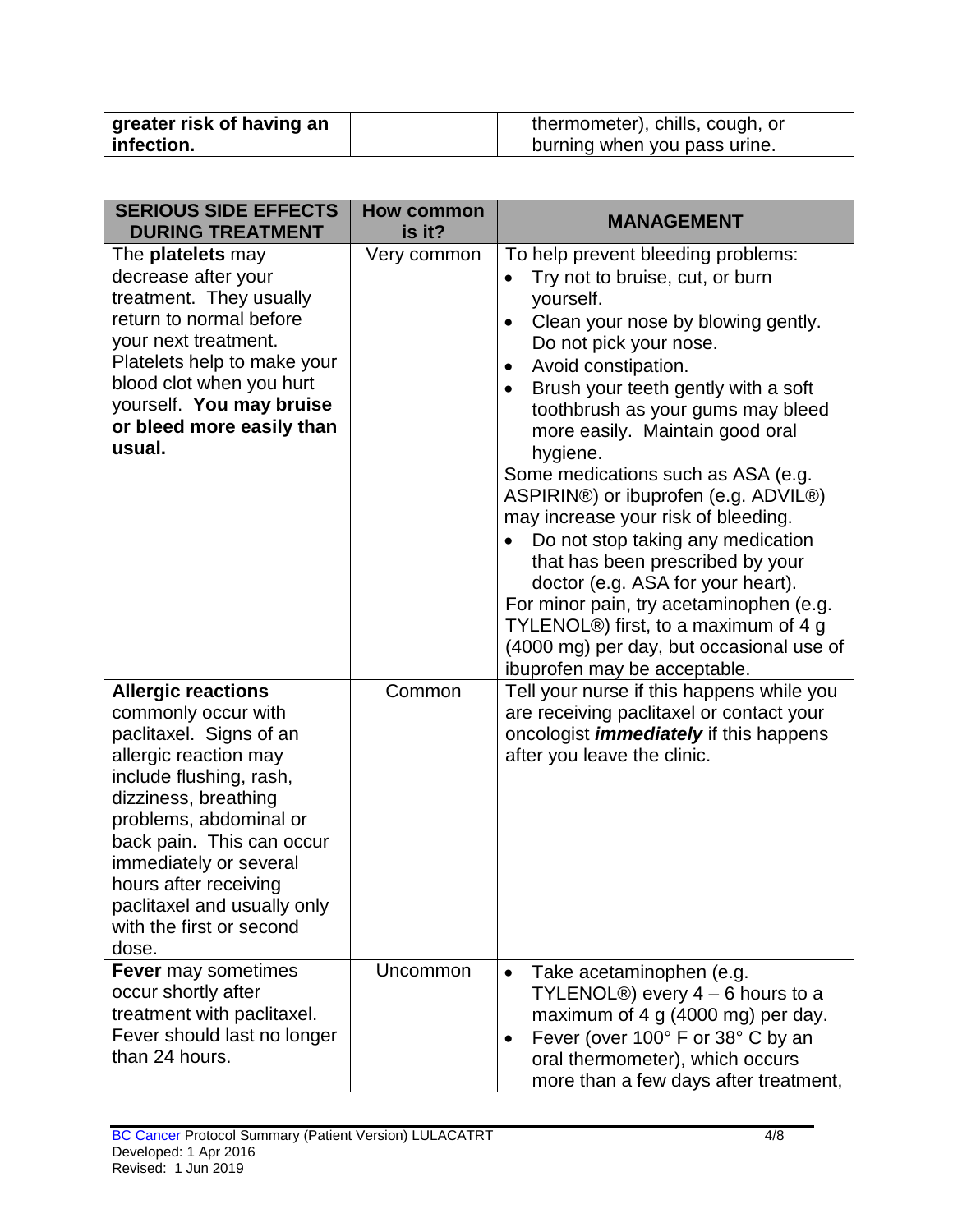|                             |                   | may be a sign of an infection. Report<br>this to your doctor <i>immediately</i> . See<br>"white blood cells" above under<br>Serious Side Effects. |
|-----------------------------|-------------------|---------------------------------------------------------------------------------------------------------------------------------------------------|
| <b>SERIOUS SIDE EFFECTS</b> | <b>How common</b> | <b>MANAGEMENT</b>                                                                                                                                 |
| <b>DURING TREATMENT</b>     | is it?            |                                                                                                                                                   |

| <b>OTHER SIDE EFFECTS</b><br><b>DURING TREATMENT</b>                                                                                                                                                                                                                                                                                                              | <b>How common</b><br>is it? | <b>MANAGEMENT</b>                                                                                                                                                                                                                                                                                                                                                                         |
|-------------------------------------------------------------------------------------------------------------------------------------------------------------------------------------------------------------------------------------------------------------------------------------------------------------------------------------------------------------------|-----------------------------|-------------------------------------------------------------------------------------------------------------------------------------------------------------------------------------------------------------------------------------------------------------------------------------------------------------------------------------------------------------------------------------------|
| <b>Hair loss</b> is common and<br>may begin within a few<br>days or weeks of treatment.<br>Your hair may thin or you<br>may lose it completely.<br>Your scalp may feel tender.<br>Hair loss may occur on<br>your face and body. Hair<br>will grow back once your<br>treatments are over and<br>sometimes between<br>treatments. Colour and<br>texture may change. | Very common                 | Refer to For the Patient: Hair Loss<br>$\bullet$<br>Due to Chemotherapy.* You may<br>also want to:<br>Apply mineral oil to your scalp to<br>$\bullet$<br>reduce itching.<br>If you lose your eyelashes and<br>eyebrows, protect your eyes from dust<br>and grit with a broad-rimmed hat and<br>glasses.                                                                                   |
| Nausea and vomiting may<br>occur after your treatment<br>and may last for 24 hours.                                                                                                                                                                                                                                                                               | Common                      | You may be given a prescription for anti-<br>nausea drug(s) to take before your<br>chemotherapy treatment and/or at home.<br>It is easier to prevent nausea than<br>treat it once it has occurred, so follow<br>directions closely.<br>Drink plenty of fluids.<br>Eat and drink often in small amounts.<br>$\bullet$<br>Try the ideas in Food choices to<br>$\bullet$<br>Control Nausea*. |
| <b>Numbness or tingling of</b><br>the fingers or toes may<br>occur. This will slowly<br>return to normal once your<br>treatments are over. This<br>may take several months.                                                                                                                                                                                       | Common                      | Be careful when handling items that<br>$\bullet$<br>are sharp, hot or cold.<br>Tell your doctor at your next visit,<br>especially if you have trouble with<br>buttons, writing or picking up small<br>objects.                                                                                                                                                                            |
| Muscle or joint pain may<br>commonly occur a few<br>days after your treatment.                                                                                                                                                                                                                                                                                    | Common                      | You may take acetaminophen (e.g.<br>TYLENOL ® every 4-6 hours to a<br>maximum of 4g (4000 mg) per day or                                                                                                                                                                                                                                                                                  |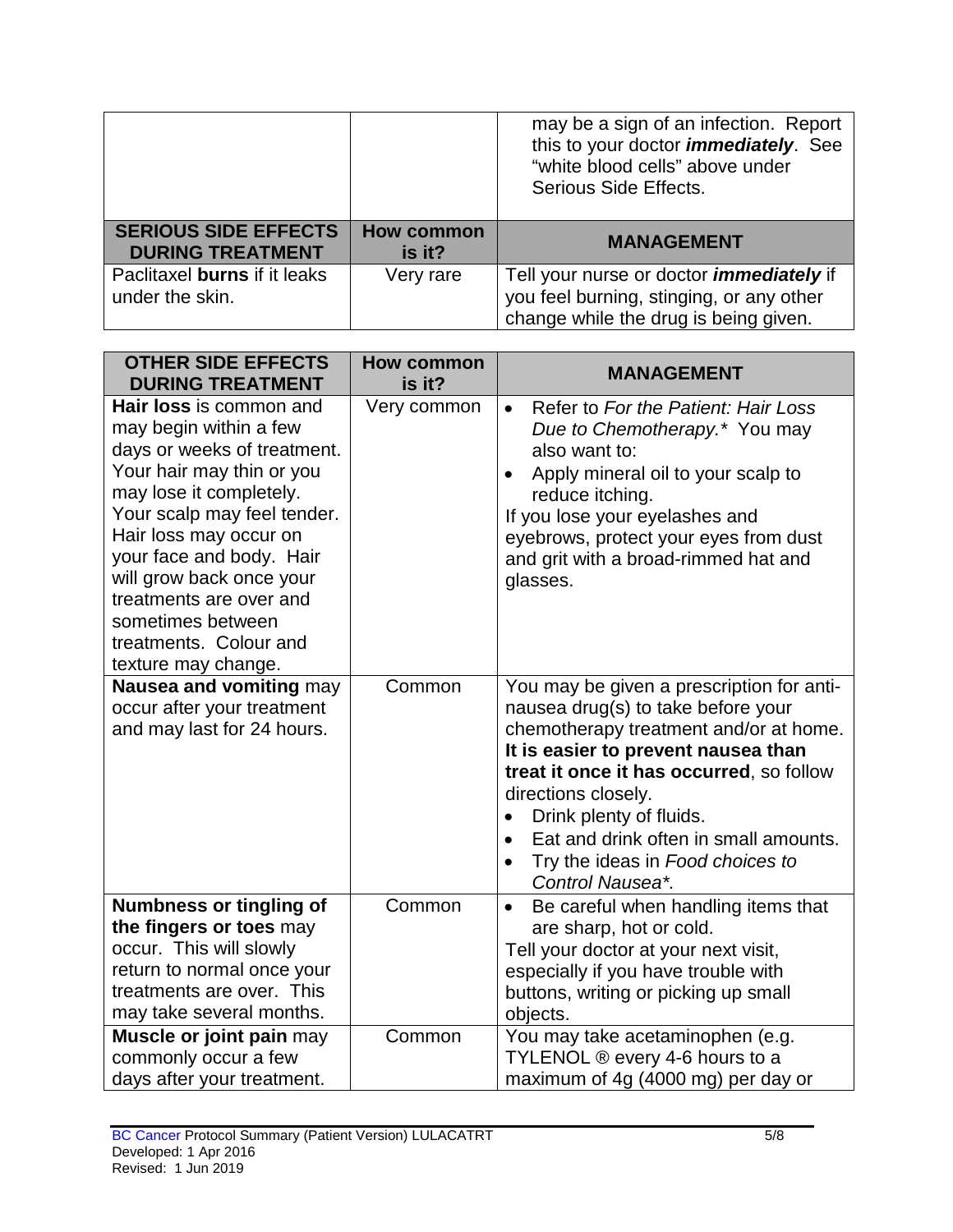|                                                                                                                                                                                                                                         |                      | ibuprofen (e.g. ADVIL ®) for mild to<br>moderate pain. Tell your doctor if the                                                                                                                                                                                                                                                                                                                                                              |  |
|-----------------------------------------------------------------------------------------------------------------------------------------------------------------------------------------------------------------------------------------|----------------------|---------------------------------------------------------------------------------------------------------------------------------------------------------------------------------------------------------------------------------------------------------------------------------------------------------------------------------------------------------------------------------------------------------------------------------------------|--|
|                                                                                                                                                                                                                                         |                      | pain interferes with your activity.                                                                                                                                                                                                                                                                                                                                                                                                         |  |
| *Please ask your chemotherapy nurse or pharmacist for a copy.<br><b>OTHER SIDE EFFECTS</b><br><b>How common</b>                                                                                                                         |                      |                                                                                                                                                                                                                                                                                                                                                                                                                                             |  |
| <b>DURING TREATMENT</b>                                                                                                                                                                                                                 | is it?               | <b>MANAGEMENT</b>                                                                                                                                                                                                                                                                                                                                                                                                                           |  |
| <b>Diarrhea</b> may sometimes<br>occur.                                                                                                                                                                                                 | Common               | Drink plenty of fluids.<br>$\bullet$<br>Eat and drink often in small<br>amounts.<br>Avoid high fibre foods as outlined in<br>Food Ideas to Help with Diarrhea<br>During Chemotherapy.*                                                                                                                                                                                                                                                      |  |
| <b>Constipation may</b><br>sometimes occur.                                                                                                                                                                                             | Common               | Exercise if you can.<br>Drink plenty of fluids.<br>Try ideas in Suggestions for Dealing<br>with Constipation.*                                                                                                                                                                                                                                                                                                                              |  |
| <b>Tiredness</b> and lack of<br>energy may commonly<br>occur.                                                                                                                                                                           | Common               | Do not drive or operate machinery<br>$\bullet$<br>if you are feeling tired.<br>Try the ideas in Your Bank to<br><b>Energy Savings: Helping People</b><br>with Cancer Handle Fatigue.*                                                                                                                                                                                                                                                       |  |
| Loss of appetite and<br>weight may occur with<br>paclitaxel.                                                                                                                                                                            | Common               | Try the ideas in High Energy, High<br>Protein Ideas*for food ideas to help<br>with decreased appetite.                                                                                                                                                                                                                                                                                                                                      |  |
| <b>Sore mouth may</b><br>sometimes occur. Mouth<br>sores can occur on the<br>tongue, the sides of the<br>mouth, or in the throat.<br><b>Mouth sores or bleeding</b><br>gums can lead to an<br>infection.<br>Swelling of hands, feet, or | Uncommon<br>Uncommon | Brush your teeth gently after eating<br>$\bullet$<br>and at bedtime with a very soft<br>toothbrush. If your gums bleed,<br>use gauze instead of a brush. Use<br>baking soda instead of toothpaste.<br>Make a mouthwash with $\frac{1}{2}$<br>teaspoon baking soda or salt in 1<br>cup warm water and rinse several<br>times a day.<br>Try the ideas in Food Ideas for a<br>Sore Mouth During<br>Chemotherapy.*<br>If swelling is a problem: |  |
| lower legs may sometimes<br>occur if your body retains<br>extra fluid.                                                                                                                                                                  |                      | Elevate your feet when sitting.<br>Avoid tight clothing                                                                                                                                                                                                                                                                                                                                                                                     |  |
| Pain or tenderness may<br>occur where the needle<br>was placed.                                                                                                                                                                         | Uncommon             | Apply cool compresses or soak in cool<br>water for 15-20 minutes several times<br>a day.                                                                                                                                                                                                                                                                                                                                                    |  |

**\*Please ask your chemotherapy nurse or pharmacist for a copy.**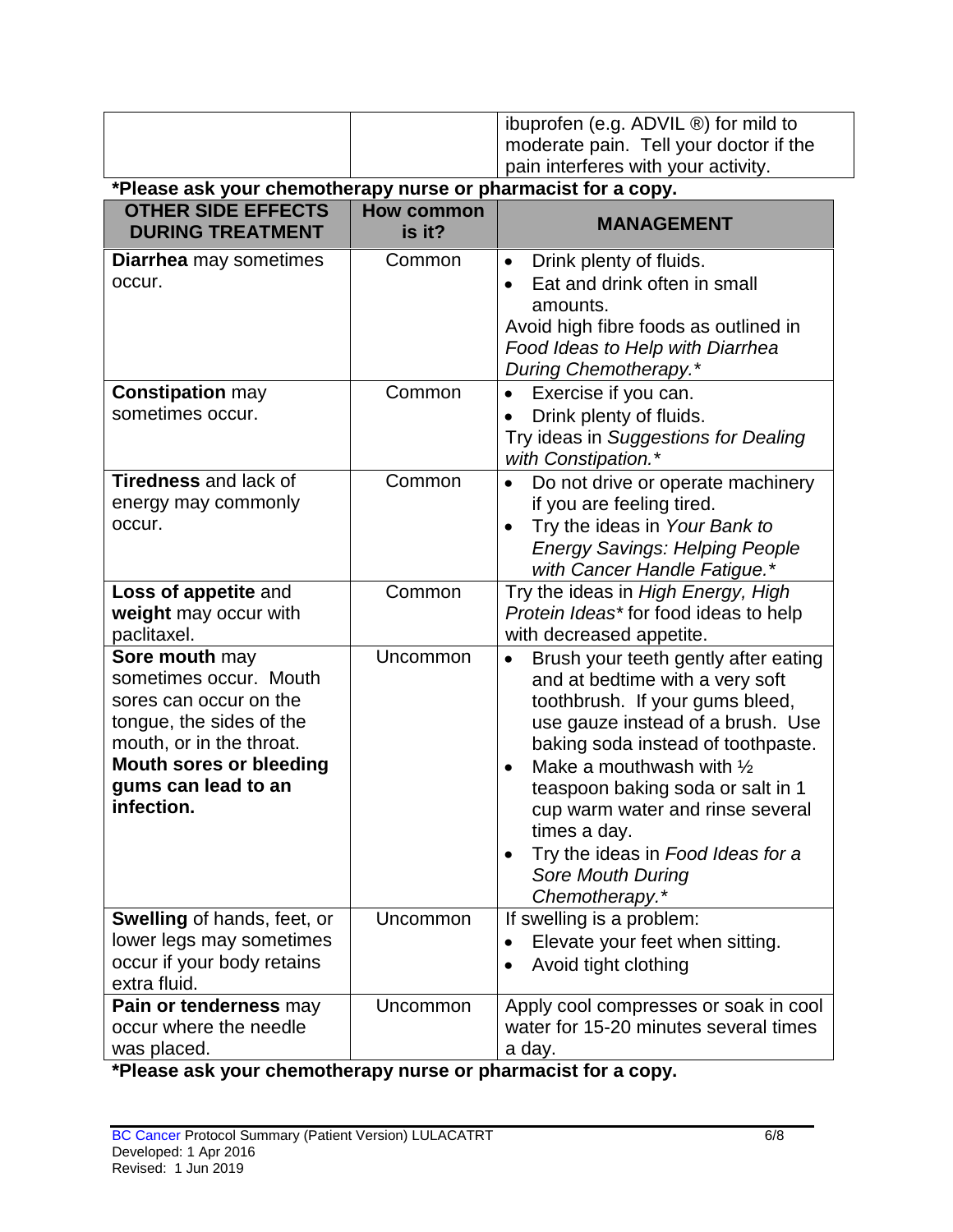# **INSTRUCTIONS FOR THE PATIENT**

- Tell your doctor if you have ever had an unusual or **allergic reaction** to carboplatin (PARAPLATIN®, PARAPLATIN-AQ®), or paclitaxel before starting this treatment.
- The **drinking of alcohol** (in small amounts) does not appear to affect the safety or usefulness of treatment.
- Carboplatin may cause **sterility** in men and **menopause** in women. If you plan to have children, discuss this with your doctor before being treated with carboplatin.
- Paclitaxel and carboplatin may damage sperm and may harm the baby if used during pregnancy. It is best to use **birth control** while being treated with these drugs. Tell your doctor right away if you or your partner becomes pregnant. Do not breast feed during treatment.
- Tell doctors, dentist, and other health professionals that you are being treated with paclitaxel and carboplatin before you receive any treatment from them.

### **Medication Interactions:**

- Other drugs such as disulfiram (ANTABUSE®) and metronidazole (FLAGYL®) may interact with paclitaxel.
- Other drugs such as phenytoin (DILANTIN®) may interact with carboplatin.
- Other drugs such as warfarin (COUMADIN®) may interact with both paclitaxel and carboplatin.

Tell your doctor if you are taking these or any other drugs as you may need extra blood tests or your dose may need to be changed. Check with your doctor or pharmacist before you start or stop taking any other drugs.

### **THE FOLLOWING INFORMATION IS VERY IMPORTANT**

### **SEE YOUR DOCTOR OR GET EMERGENCY HELP IMMEDIATELY IF YOU HAVE:**

- Signs of an **allergic reaction** soon after a treatment including dizziness, fast heartbeat, face swelling, abdominal pain or breathing problems.
- Sign of an **infection** such as fever (100° F or 38° C by an oral thermometer); shaking chills; severe sore throat; cough; cloudy or foul smelling urine; pain or burning when passing urine; painful, tender, or swollen red skin wounds or sores.
- Signs of **bleeding problems** such as black, tarry stools; blood in urine; pinpoint red spots on skin.
- Signs of a **blood clot** such as tenderness or hardness over a vein, calf swelling and tenderness, sudden onset of cough, chest pain, or shortness of breath.